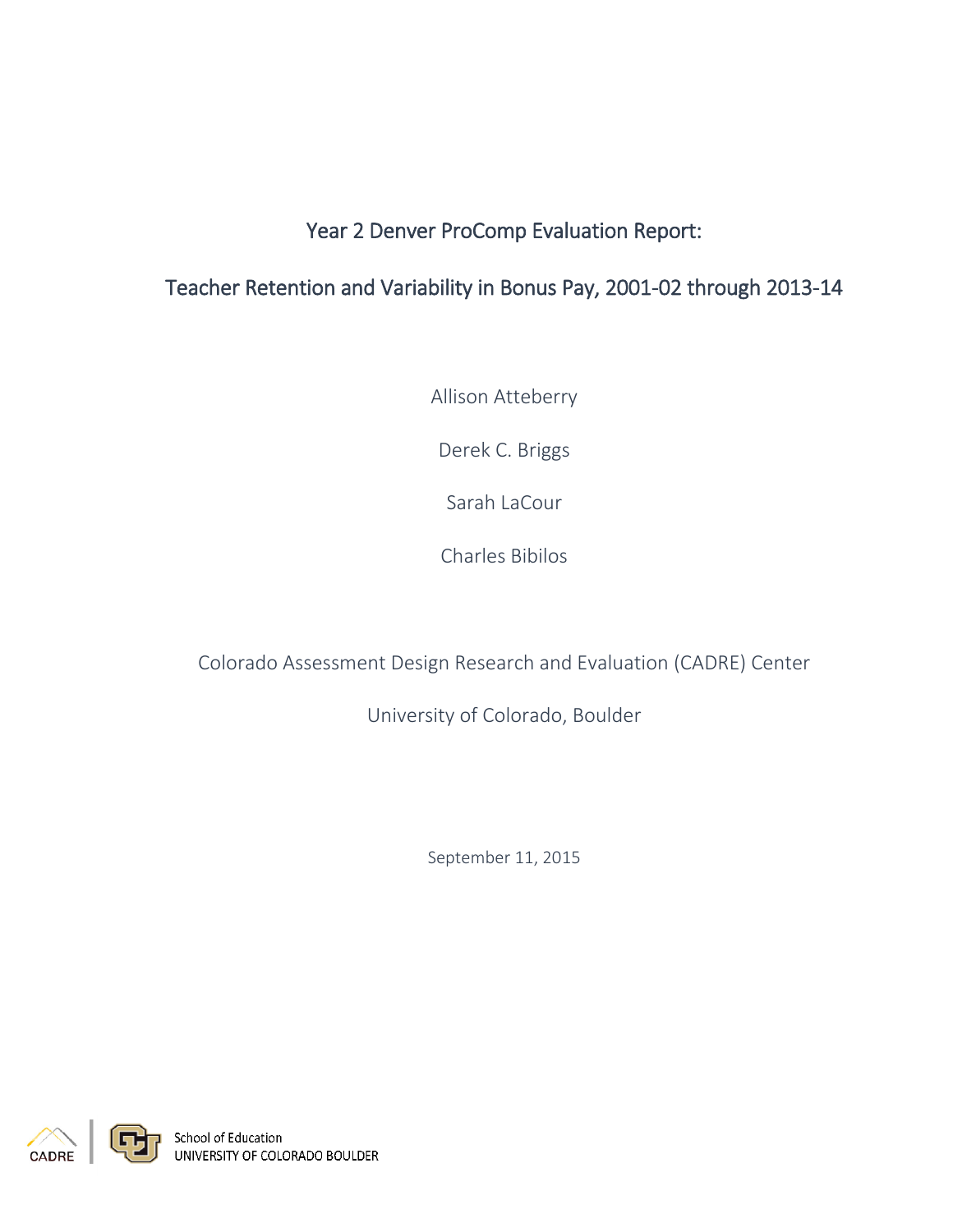### **Executive Summary**

The proposed analytical work for the second year of the internal evaluation was organized around the relationship between ProComp, incentive pay, and teacher retention, which emerged in the course of the first year of work and in reaction to specific concerns expressed by DCTA and DPS stakeholders. We worked in collaboration with DPS administration (Shayne Spalten) and DCTA (Henry Roman) to delineate a Work Scope for the Year 2 Evaluation, which has led to the production of the current Report. The internal evaluation is intended to support decision-making of the Transition Team around implementation of the current ProComp Agreement. The three primary research topics concern:

- Focus Area 1: Teacher retention in the ProComp era;
- Focus Area 2: Teacher salary variability associated with ProComp; and
- Focus Area 3: The relationship between greater salary variability and teacher retention.

Prior to beginning the evaluation work proposed in each of the three focus areas, the Colorado Assessment Design Research and Evaluation (CADRE) Center met with DPS and DCTA stakeholders to follow up on the Year 1 report and further clarify Year 2 goals and data needs. In addition to requesting an update to the HR data set received to include 2013-2014, additional data sets and the administration of a survey and/or focus groups were requested following a joint review of the research questions and available data sets.

This report begins with an Executive Summary highlighting major takeaways related to the research questions posed in the Year 2 Scope. We then sequentially present findings related to the three focus areas listed above. The report also includes an appendix which provides the reader with the general trends in who receives ProComp incentives, how often, and how much. (This appendix is analogous to Chapter 1 from the Year 1 report.)

#### **Focus Area 1: Teacher Retention in the ProComp Era**

We present quantitative evidence about DPS's ability to retain more teachers to the district from 2001-02 through 2012-13, with an emphasis on whether the kinds of teachers who are being retained have changed over time. We explore whether ProComp could have had an observable impact on trends in teacher retention since it first started. A number of specific research questions were identified around the topic of teacher retention:

- 1. How has the ability of DPS to retain teachers in the district changed over time?
- 2. How do DPS's teacher retention rates compare to neighboring districts during the same time period?
- 3. How does the ability to retain more teachers to DPS differ by school type (e.g., elementary/middle/high school), or for schools serving historically disadvantaged populations (e.g., high minority, hard-to-serve, or turnaround schools)?
- 4. Have more "high quality" teachers been retained in DPS during ProComp years?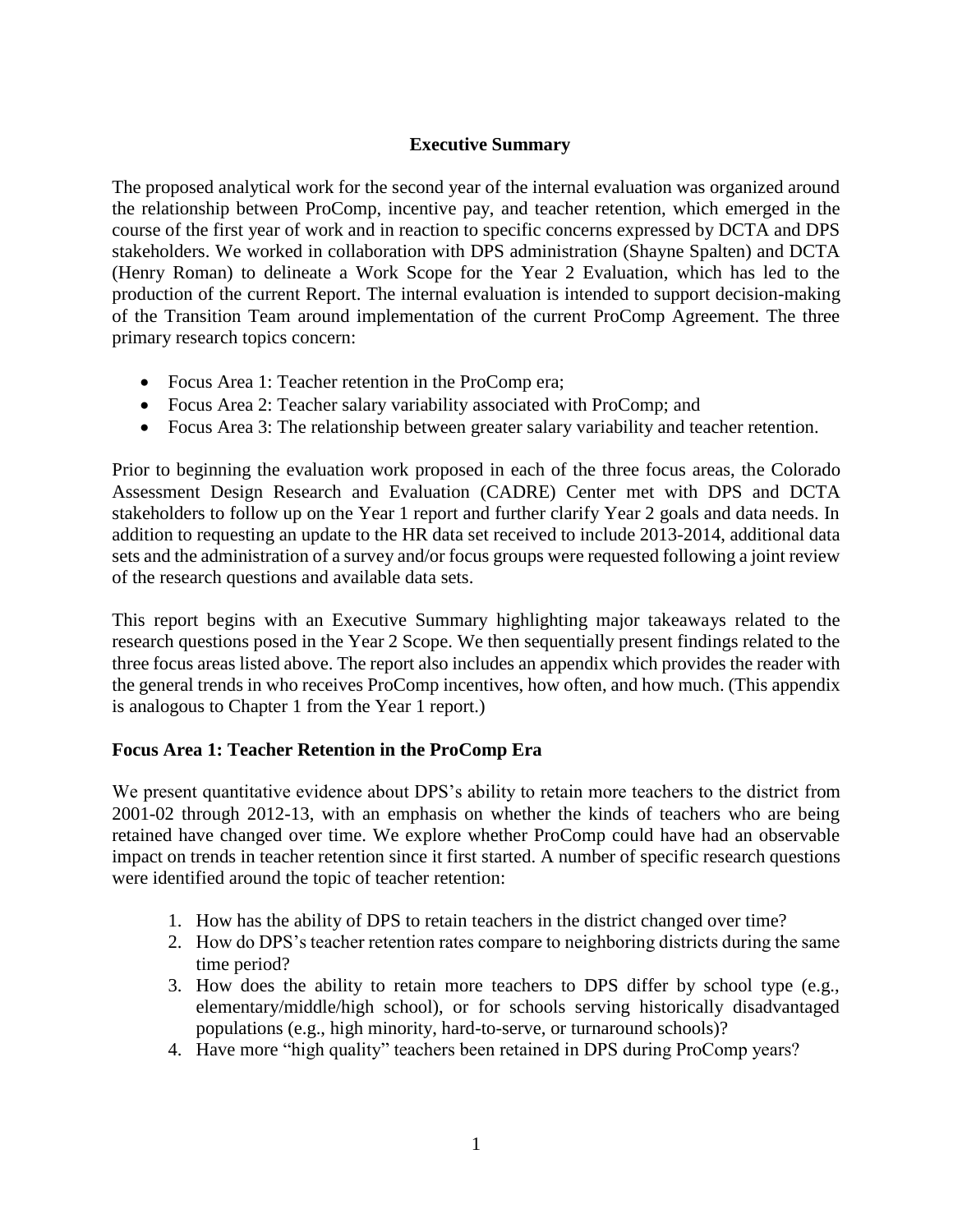To begin, all teachers and student service professionals (SSPs) who are covered by the DCTA collective bargaining agreement are eligible to join ProComp. ProComp-eligible employees include social workers, psychologists, school librarians, nurses, therapists, and intervention teachers, in addition to conventional classroom teachers.<sup>1</sup> For the purposes of this analysis, the term "teacher" refers to all ProComp-eligible educators. Our dataset includes 13,520 unique teachers who were present at some point between 2001-02 and 2013-14. In any given year, between 4,500 and 5,300 teachers are present and eligible to participate in ProComp (see detailed discussion of sample sizes in Table 4 in *Appendix E: Overview of ProComp Incentives*).

Overall trends in teacher retention<sup>2</sup> in DPS (red line) and statewide in Colorado (blue line) are summarized in the following figure (see complete discussion of Figure 2 in full report):



When reflecting on the reported trends in teacher retention in DPS, it is tempting to conclude that the initiation of ProComp during the 2005-06 school year caused fewer teachers to leave DPS: Prior to the onset of ProComp, teacher retention was trending downward, and we subsequently observe that the trend "flattens out" in the first three years of ProComp. There are two reasons why this may not be the appropriate interpretation of these retention patterns. For instance, we also see that, beginning just after ProComp was fully implemented in 2008-09, DPS retention rates began to decline again. It is possible that ProComp had an initial positive impact on decisions to remain in the district, but that impact has dissipated in more recent years.

 $\overline{a}$ 

<sup>&</sup>lt;sup>1</sup> Charter school employees, however, are not eligible to join ProComp.

<sup>&</sup>lt;sup>2</sup> In 2014, Dr. Eleanor Fulbeck published a peer-reviewed article on teacher mobility and financial incentives in the context of Denver's ProComp system. Similar to the current report, she explores labor market dynamics in relation to the onset of ProComp. Our findings for overall estimated retention trends differ from those estimated in Dr. Fulbeck's article<sup>2</sup>, and therefore in the main body of the narrative surrounding Figure 1 we take some time to delineate reasons why the findings do not match up.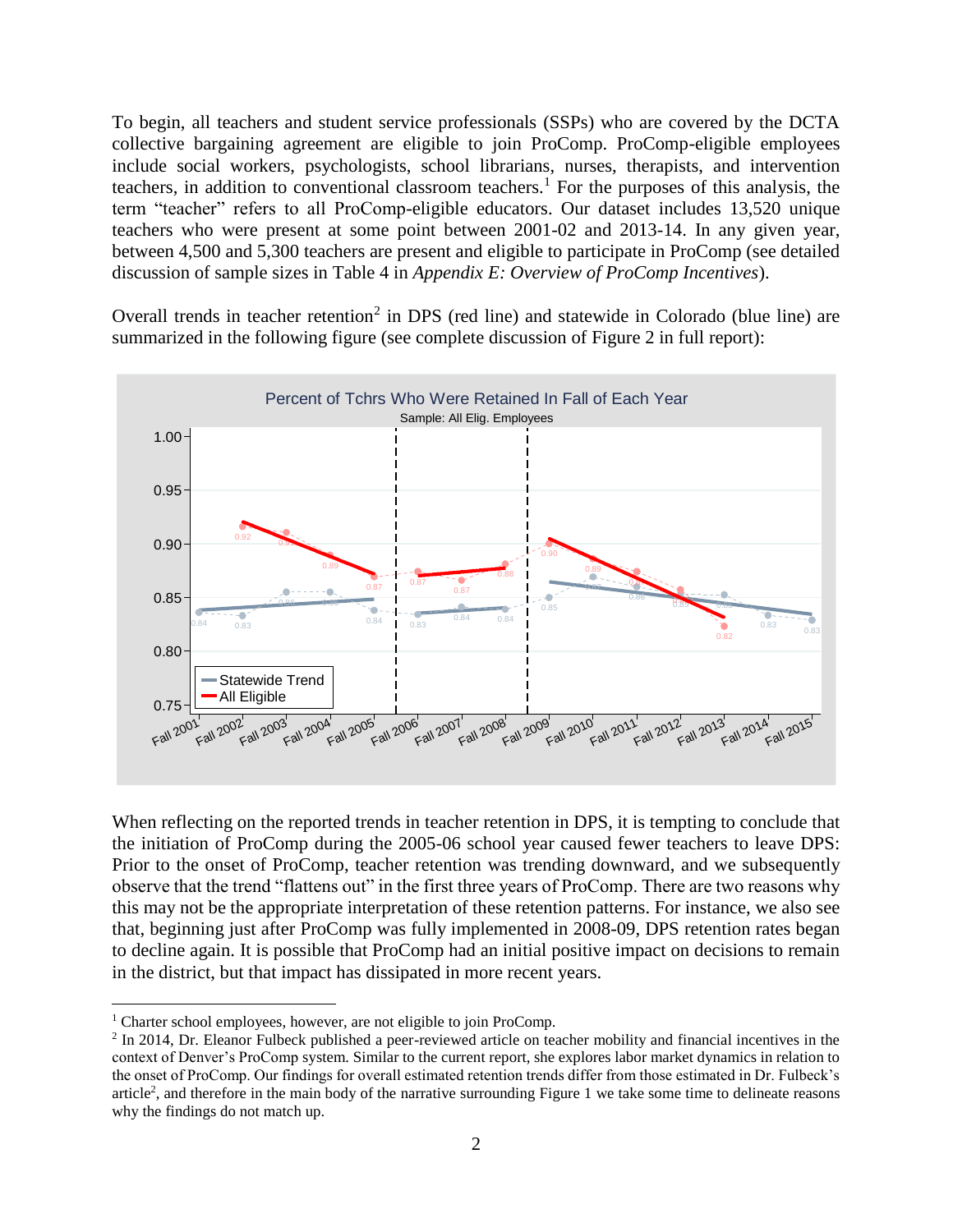The second relevant factor is that *all* teacher labor markets were affected by the economic recession in 2008-09, and many school districts exhibited a teacher labor market retention pattern consistent to the one seen here in DPS. Indeed, the blue line in the Figure above represents statewide teacher retention, and we see that the pattern in DPS follows the statewide line quite closely through 2009. However, between 2009 and 2013 retention at DPS has decreased at a rate faster than the rate throughout the state, and this may constitute a worrisome trend. In the analyses that follow, we also present teacher retention rates from several neighboring school districts to see if the local teacher labor market shows a similar result. In sum, we are more inclined to believe that the apparent drops in teacher retention that coincide with the onset of ProComp may instead be a reflection of larger labor market constraints related to the economic recession, and DPS trends since 2009 are not indicative of a positive effect of ProComp on teacher retention.

Finally, it is worth mentioning that the objective of human resource management policies like ProComp is not necessarily to retain as many teachers in the district as possible. Instead, it would be more optimal if the District's compensation strategy encouraged the most effective teachers to remain and discouraged the least effective teachers from doing so. In this report, we also explore, for a subset of 4,109 teachers who teach in subject areas with state test scores, whether teachers who are in the top third of the median student growth percentile (MGP) distribution are retained in DPS at higher rates than teachers in the bottom third. We find that, during the ProComp years, teachers with low MGPs have a 5 percentage point *higher* probability of leaving DPS than teachers in with high MGPs (see Figure 6, reproduced below).



This is potentially consistent with the hypothesis that ProComp differentially retains more effective teachers, however it is also possible that these top-third MGP teachers would have remained in the District at higher rates even in the absence of ProComp.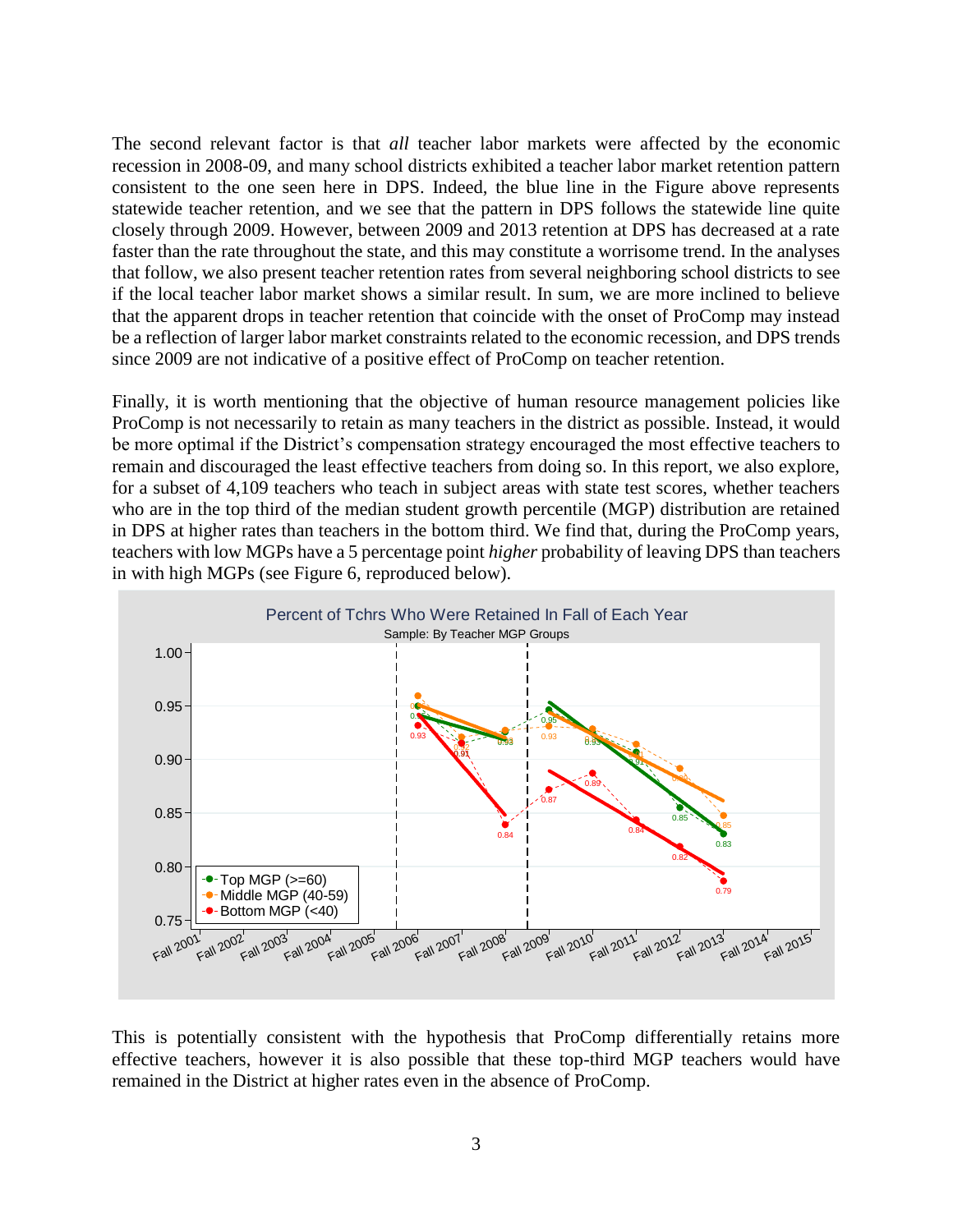#### **Focus Area 2: Teacher Salary Variability due to ProComp**

A major focus of work from the first year of the internal evaluation was the nature of incentive pay variability and the distribution of bonuses under the ProComp system. A new set of research questions emerged from this work, concerning the ways in which teachers perceive the nature of the incentive system and the year-to-year variation in their own salaries. The original Year 2 Work Scope included conducting focus groups and/or surveys with DPS teachers, however our district collaborators ultimately requested that we not conduct those data collections. Without conducing teacher surveys or focus groups, it was not possible to characterize teachers' qualitative perceptions of ProComp payments, their fairness, their relation to effort, and the role of bonus pay in terms of remaining at the district. Nonetheless, we were able to quantify teachers' "experience" of ProComp salary variability (e.g. the variation in incentives and total compensation received by a given teacher).

We find that the median size of teacher ProComp payments have increased since the program began, both in terms of one-time bonuses and base-building incentives. In particular, we observe a sizable jump in the size of incentives earned starting in the 2008-09 school year, as ProComp entered its full implementation phase. The total size of ProComp payments varies more across teachers in each school year than was originally the case in the early years of ProComp. Teachers are likely to experience large swings in their ProComp payments from one year to the next: The median teacher's standard deviation of ProComp payment is approximately \$2,700. This suggests that teachers may find it difficult to anticipate how much their total compensation is likely to be from one year to the next. In Focus Area 3, we consider the hypothesis that that compensation variability could frustrate teachers and induce them to leave the district.

#### **Focus Area 3: The Relationship between Greater Salary Variability and Teacher Retention**

We do not find evidence that teachers who have experienced more variability in ProComp payments to date are more likely to leave the district (see Figure 14 from the full report, reproduced below).